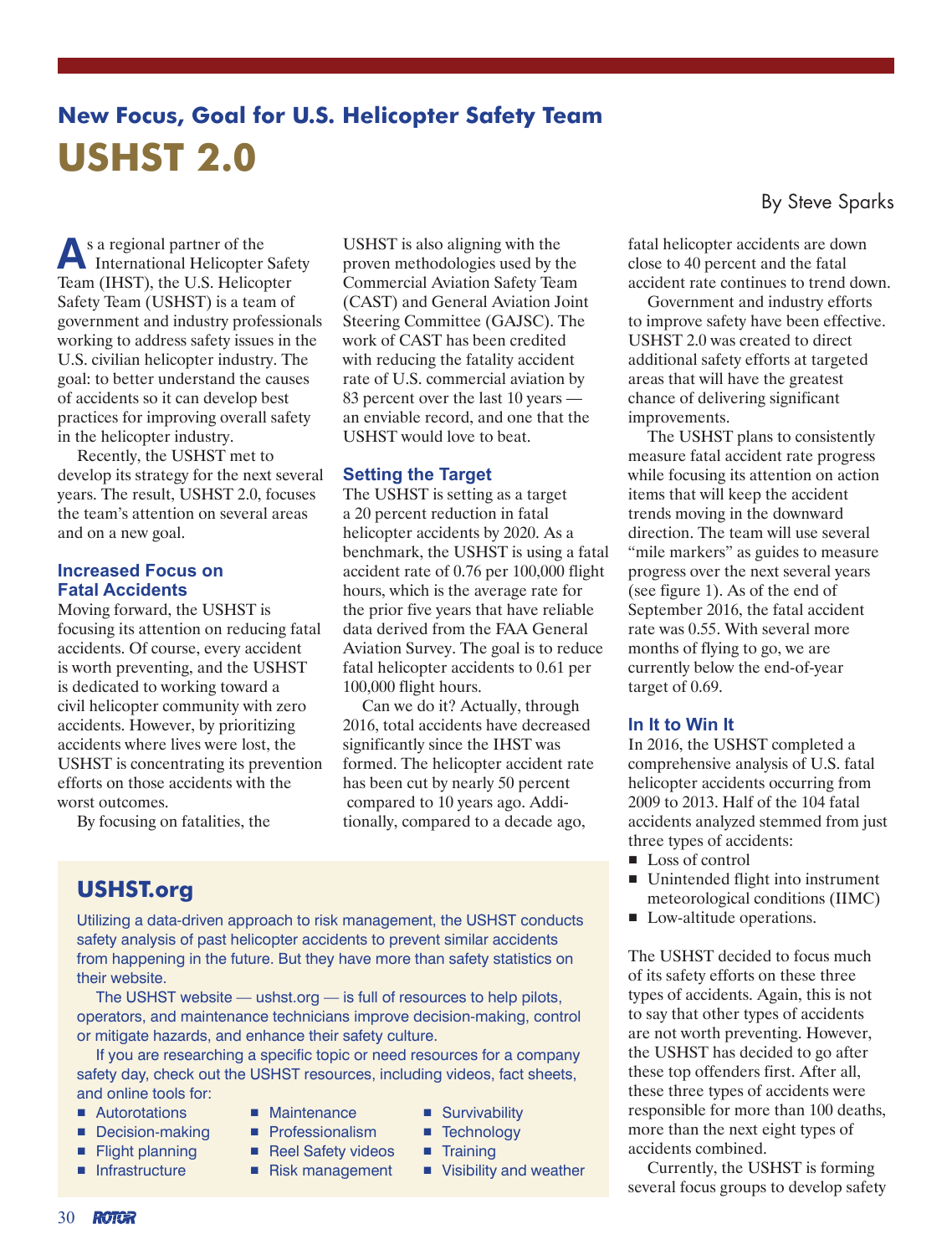

Figure 1. Projected goals for U.S. helicopter fatal accident rates, 2015–20.

recommendations aimed at mitigating these types of fatal accidents. By focusing on these three areas, the USHST plans to make significant progress toward achieving its goal of reducing fatal helicopter accidents by 20 percent by 2020.

# **Reaching Out**

One reason for the USHST's datadriven approach is that it enables the team to drive resources toward the areas of the industry that are experiencing the highest number of accidents. Of the accidents analyzed, the segments experiencing the most fatal accidents include:

- Personal/private
- Helicopter air ambulance
- Commercial helicopter operations
- Aerial application.

The USHST has already begun to strengthen its outreach efforts to these helicopter industry segments. Special USHST outreach groups will identify points of contact within these industry segments, involve key people in seminars and industry meetings, and attend conventions and safety gatherings relevant to these identified sectors. Their goal is to engage with

the targeted segment and increase safety awareness, as well as to learn from that community any issues that are impeding improvement of that segment's safety record.

## **Focused Attention**

In order to reduce fatal helicopter accidents by 20 percent by 2020, the USHST is focusing its immediate attention on some of the following areas:

- Enhance outreach efforts to specific helicopter industry segments that will deliver targeted advice relevant to that segment's unique operations, with special emphasis on personal/private flying, commercial operations, aerial agricultural application, and emergency medical services
- Concentrate its efforts in the safety areas involving personal protection equipment, aircraft certification standards, aeronautical decision-making, and safety risk management
- Enhance instrument proficiency in helicopter pilots while stressing the importance of conservative aeronautical decision-making, personal minimums, meaningful

preflight inspections, and adequate flight planning.

#### **Double Check**

As a result of its accident analyses, the USHST has realized that ineffective use of checklists and disregard for following standard operating procedures (SOPs) has directly contributed to a significant spike in fatal helicopter accidents. Many helicopter pilots believe SOPs exist only for those flying large helicopters. Wrong! Every pilot should develop and implement SOPs for all flight operations, regardless of the type of helicopter flown.

Many pilots allow the habit of using a checklist to fade over time. This is unfortunate. Even if you fly the same helicopter every day, using an approved checklist consistently is smart because complacency kills. A properly executed checklist is a resource that improves safety during all phases of flights.

The USHST has also determined that pilots with limited experience in a make and model of aircraft should follow a strict regimen of using checklists. Never assume you know any helicopter like the back of your hand.